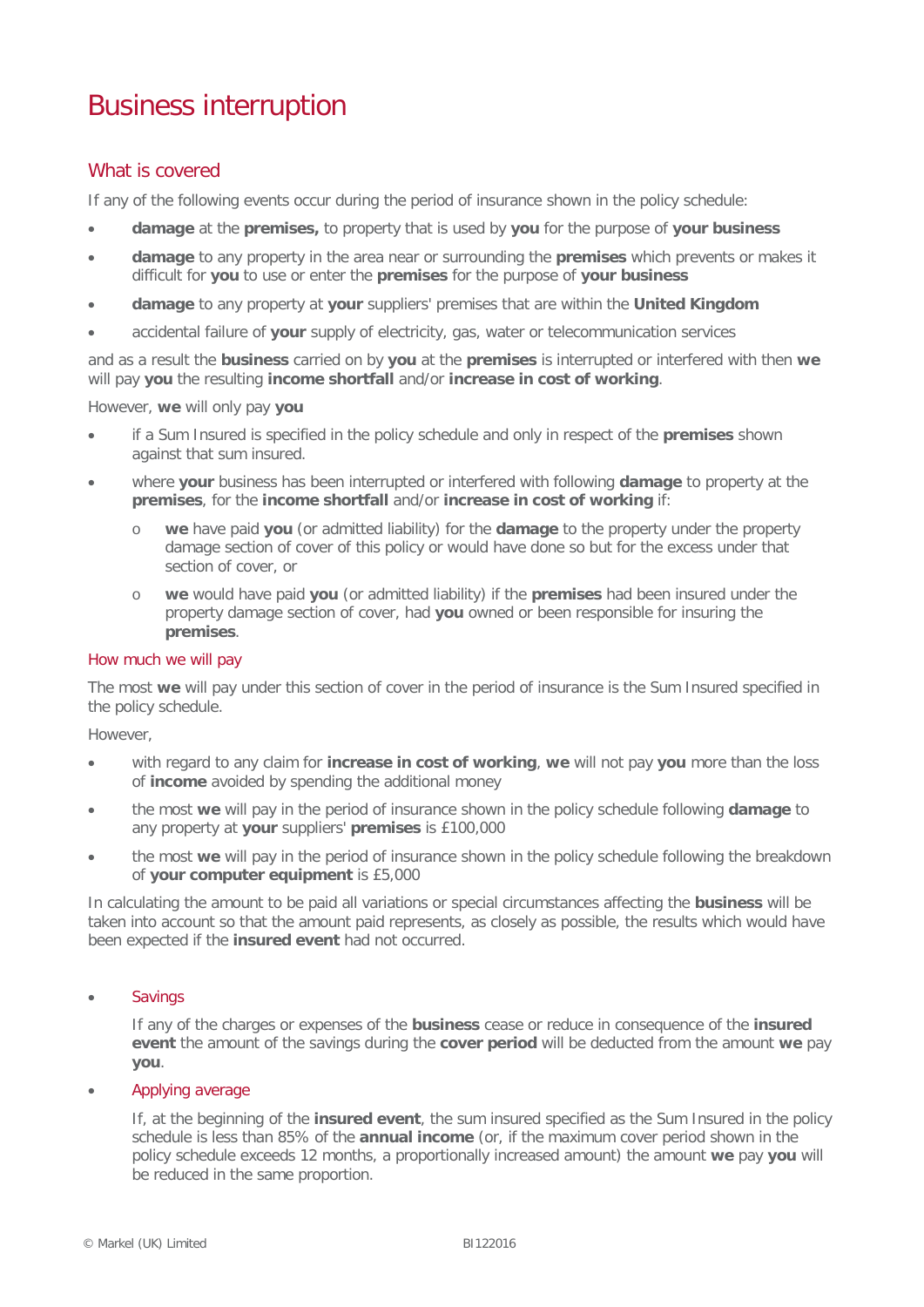#### • Professional accountant's charges

**We** will also pay **you** for reasonable professional accountants charges for producing any particulars or details from **your** business books or any other proofs, information or evidence **we** may require under claims condition 3 (business interruption) including that the proofs, information or evidence are in accordance with **your** business books or documents.

#### • Alternative trading

If, during the **cover period**, the services provided by **your business** are provided from somewhere other than the **premises**, either by **you** or on **your** behalf, the money paid or payable in respect of those services provided will be taken into account in arriving at the **income shortfall** during the **cover period**.

### • Restoring the Sum Insured

In the event of a loss covered by this section of cover the sum insured will not be reduced by the amount of that loss provided **you**

- o pay any appropriate additional premium **we** may require, and
- o comply with any reasonable requirements **we** may require to prevent any further loss.

# What is not covered (exclusions)

### 1 Fines and penalties

**We** will not pay **you** for any

- fine or penalty
- non-compensatory damages.

#### 2 Radioactive contaminations and sonic bangs etc

**We** will not pay **you** for a loss that is otherwise covered under this policy if the loss is caused by or arises from

- ionising radiations or contamination by radioactivity from any nuclear fuel or from any nuclear waste from the combustion of nuclear fuel
- the radioactive toxic explosive or other hazardous properties of any explosive nuclear assembly or nuclear component
- pressure waves caused by aircraft and other aerial devices travelling at sonic or supersonic speeds

and in Northern Ireland and the Republic of Ireland only

• riot, civil commotion, strikers, labour or political disturbances, vandals or malicious persons.

#### 3 War risks and terrorism

**We** will not pay **you** for a loss that is otherwise covered under this policy if the loss is caused by or arises from

- **war** and/or **terrorism**
- any action taken in controlling, preventing or suppressing **war** and/or **terrorism**
- any unlawful or malicious act committed maliciously by a person or persons acting on behalf of or in connection with any **unlawful association**

regardless of any other cause or event contributing concurrently or in any other sequence to the loss.

• contamination due to **terrorism**

If **we** allege that, because of this exclusion, any loss is not covered by this policy the burden of proving otherwise will be upon **you**.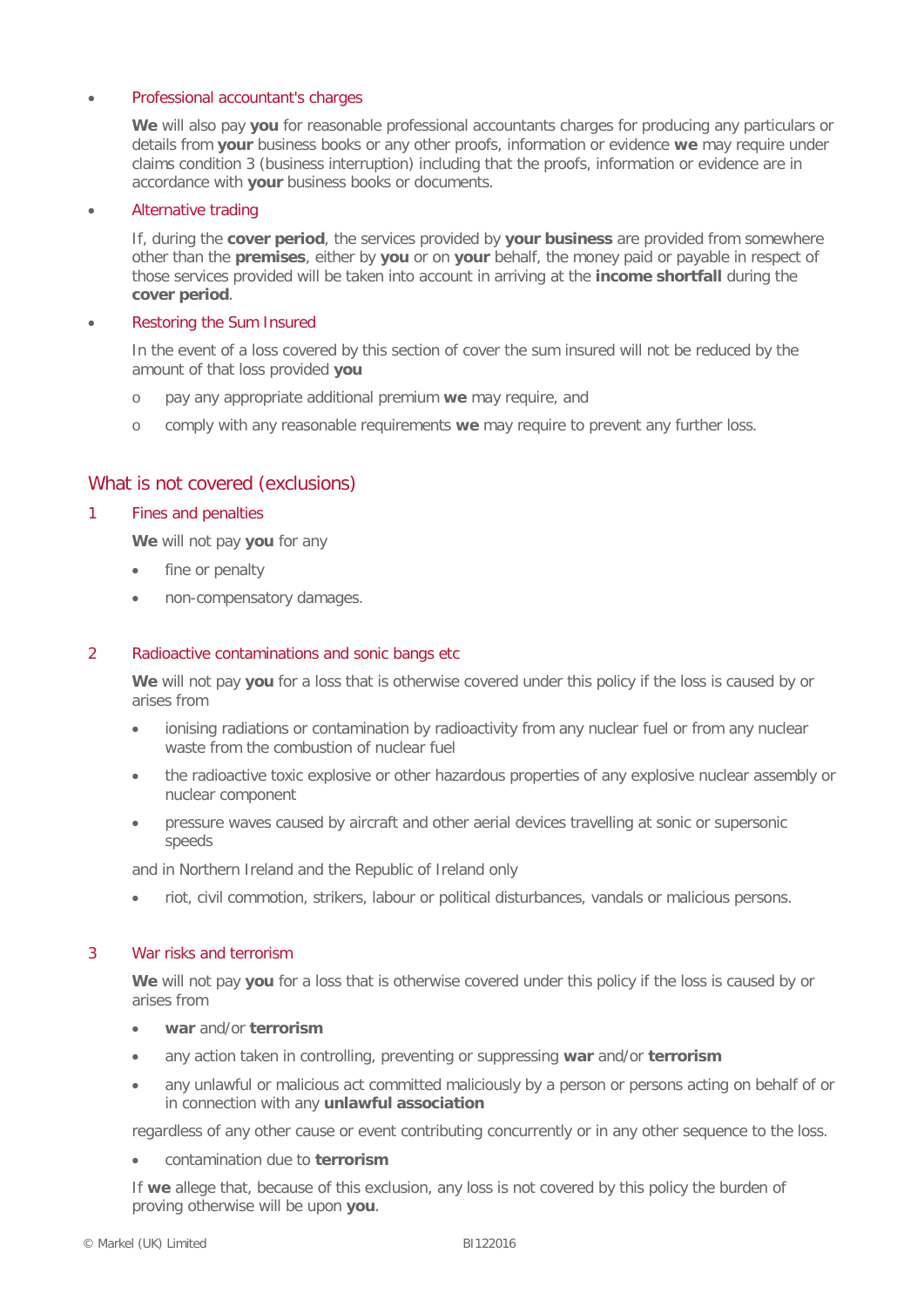If any portion of this exclusion is found to be invalid or unenforceable, the remainder shall remain in full force and effect.

#### 4 Confiscation etc

**We** will not pay **you** for a loss that is otherwise covered under this policy if the loss is caused by or arises from confiscation, requisition, nationalisation, seizure, detention or destruction by any government, public, local or customs authority.

#### 5 Electronic data

**We** will not pay **you** against loss, destruction, **damage**, distortion, erasure, corruption or alteration of **electronic data** from any cause (including **computer virus**) or any resulting loss of use, reduction in functionality, cost or expense, of whatever nature, regardless of any other cause or event contributing concurrently or in any other sequence to the loss, destruction, **damage**, distortion, erasure, corruption or alteration.

This exclusion does not exclude physical loss, destruction, **damage**, distortion, erasure, corruption or alteration directly caused by fire or explosion or in respect of loss arising from a computer breakdown claim which we have agreed to pay under the property damage section of cover.

#### 6 Mould

**We** will not pay **you** for a loss that is otherwise covered under this policy if the loss is caused by or arises from **mould** or a **mould event**.

### 7 Other insurance

**We** will not pay **you** more than **our** proportionate share where **you** are entitled to payment under any other insurance.

#### 8 Failure of supply

• **We** will not pay **you** for any loss resulting from **damage** caused by the deliberate act of a supplier in withholding the supply of water, gas, electricity, fuel or telecommunication services other than loss resulting from any subsequent **damage** which in itself is not excluded under this section of cover.

However, this exclusion shall not apply if the withholding by the supplier is

- o for the sole purpose of safeguarding life, or
- o for protecting any part of the supplier's system, or
- o a result of a scheme of rationing due to **damage** to the supplier's premises.
- **We** will not pay **you** for any loss resulting from accidental failure of **your** supply of electricity, gas, water or telecommunication services
	- o which does not involve a lack of supply for at least 24 consecutive hours
	- o which is caused by strikes, labour or trade disputes, or drought.

# Conditions that apply to this section of cover

#### 1 Value Added Tax clause

To the extent that **you** are accountable to the tax authorities for Value Added Tax all terms in this policy shall be exclusive of that tax.